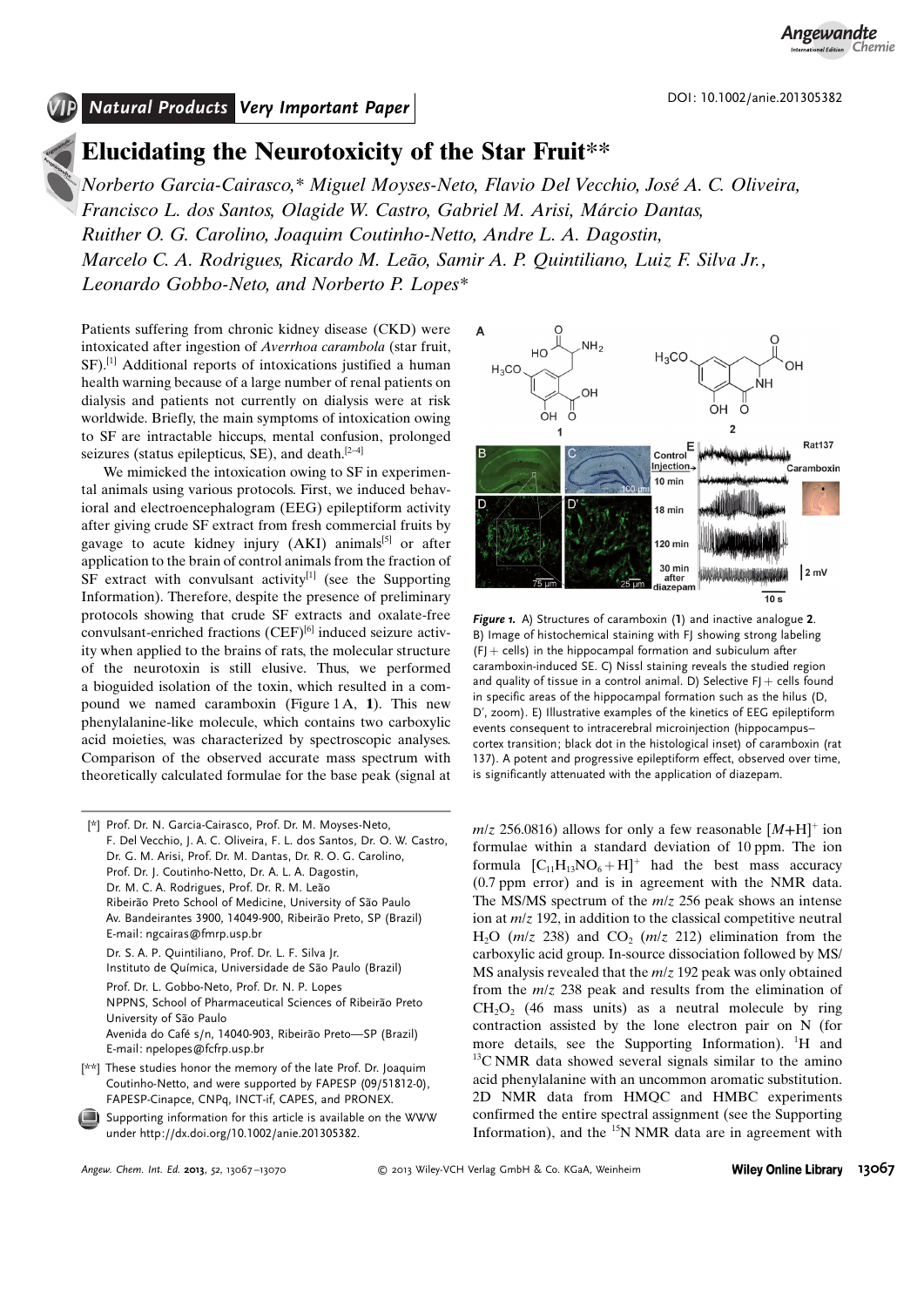the proposed structure illustrated in Figure 1A (1). Finally, the negative  $\lbrack \alpha \rbrack_{20^\circ CD}$  signal is in agreement with L-phenylalanine. When the toxin was stored at room temperature in water solution, it lost activity. The analysis of the degradation product (inactive compound) by MS indicated the formation of a closed ring analogue (Figure 1A, 2). To confirm this data, the chemical synthesis of the caramboxin analogue 2 was performed as reported $^{[7]}$  from dimedone in ten steps with a 7% overall yield. As expected, the closed compound 2 did not act as a neurotoxin like compound 1 (see the Supporting Information).

Crude lyophilized SF extract  $(20 \text{ mg} \text{m} \text{L}^{-1})$  and caramboxin  $(0.1 \text{ mgmL}^{-1})$  solubilized in saline solution were applied intracerebrally to normal animals. Thirty days after SE, animals that got the SF crude extract and those that got caramboxin were perfused, and their brains were removed

and processed for histochemical analysis using the Fluoro-Jade (FJ) stain.[8] In Figure 1, the results of histochemical staining with FJ (parts B and D-D') and Nissl (part C) are presented. See also the EEG effect in control animals microinjected with caramboxin into the hippocampus (Figure 1 E). The microinjection of caramboxin into the hippocampal formation/cortex transition area induced behavioral and strong EEG epileptiform activity in 100% (4/4) of the animals, which confirmed the excitatory effect of the treatment with the crude SF extract and CEF (see the Supporting Information). Figure  $1E$  illustrates an example of the evolution of the EEG, development of the SE, and the effect of diazepam after 90 min of SE. A similar EEG epileptiform effect was observed when ibotenic acid was applied to the same region (see the Supporting Information) in 100% (4/4) of the animals. Phosphate-buffered saline (PBS; control) microinjection did not induce any EEG or behavioral changes  $(p < 0.0001$ ; Fischer exact test). Additional in vitro characterization of the effect of caramboxin and ibotenic acid confirmed the data from the in vivo studies. Application of CEF or caramboxin to hippocampal slices induced an inward current in pyramidal neurons (see images in the Supporting

Information), which was reversed after washout (Figure 2A) or after application of the ionotropic glutamate AMPA/ kainate receptor antagonist DNQX (Figure 2B). The same effect was observed when the slices were preincubated with the voltage-dependent sodium channel blocker tetrodotoxin (TTX) or the GABAergic ionotropic receptor antagonist bicuculline (Figure  $2C$ ), which showed that the effect was not due to presynaptically released glutamate or glutamateinduced GABA release. When the slices were preincubated in the presence of DNQX, CEF produced only a small reversible inward current and an increase in the frequency of the GABAergic spontaneous inhibitory post-synaptic currents (sIPSCs), which was reverted by application of the Nmethyl-D-aspartate (NMDA) glutamatergic receptor antagonist DL-AP5 (see Figure 2D and examples of current recordings (traces) in the Supporting Information). This treatment



Figure 2. Demonstration of the excitatory effect of CEF (B), caramboxin (A), and 2 (E) in hippocampal slices. In 8 pyramidal neurons held at  $-70$  mV from 5 animals, application of CEF at 400 nm or caramboxin caused an inward deflection of the current, which was reversed after washout (A; the gray line indicates the duration of the treatment with caramboxin) or application of the ionotropic glutamatergic AMPA/kainate receptor antagonist DNQX [10 µм; trace in (B) and black dots in (C) control:  $-322.83 \pm 25.66$  pA, CEF:  $-2124.33 \pm 397.12$  pA, and DNQX: $-544.00 \pm 97.45$  pA; P=0.0006,  $n=6$ ]. The same effect was observed in the presence of TTX [1  $\mu$ m; (C)—green dots; control:  $-150.00 \pm 52.09$  pA, CEF:  $-1840.33 \pm 490.84$  pA, and DNQX:  $-668.00 \pm 157.09$  pA;  $P = 0.002$ ,  $n = 3$  or with bicuculline [10  $\mu$ м; (C)—red dots; control:  $-255.33 \pm 60.07$  pA, CEF:  $-1315.33 \pm 192.58$  pA, and DNQX:  $-668 \pm 157.09$  pA;  $P = 0.172$ ,  $n = 3$ ]. In (D), a drastic decrease of the 400 nm CEF effect after incubation with DNQX and recovery of baseline values after CEF washout was observed  $(DNQX = 3.159 \pm 0.57$  Hz and  $45.12 \pm 8.49$  pA; CEF = 8.138  $\pm$  0.74 Hz and 74.70  $\pm$  2.50 pA; and DL- $AP5 = 2.28 \pm 1.41$  Hz and  $46.23 \pm 2.67$  pA.  $P = 0.0193$  for frequency and 0.793 for amplitude). In (E), caramboxin shows a DNQX-sensitive effect that is not present in analogue 2. The ibotenic acid effect after DL-AP5 is shown in (F).

### 13068 [www.angewandte.org](http://www.angewandte.org)

© 2013 Wiley-VCH Verlag GmbH & Co. KGaA, Weinheim Angew. Chem. Int. Ed. 2013, 52, 13067-13070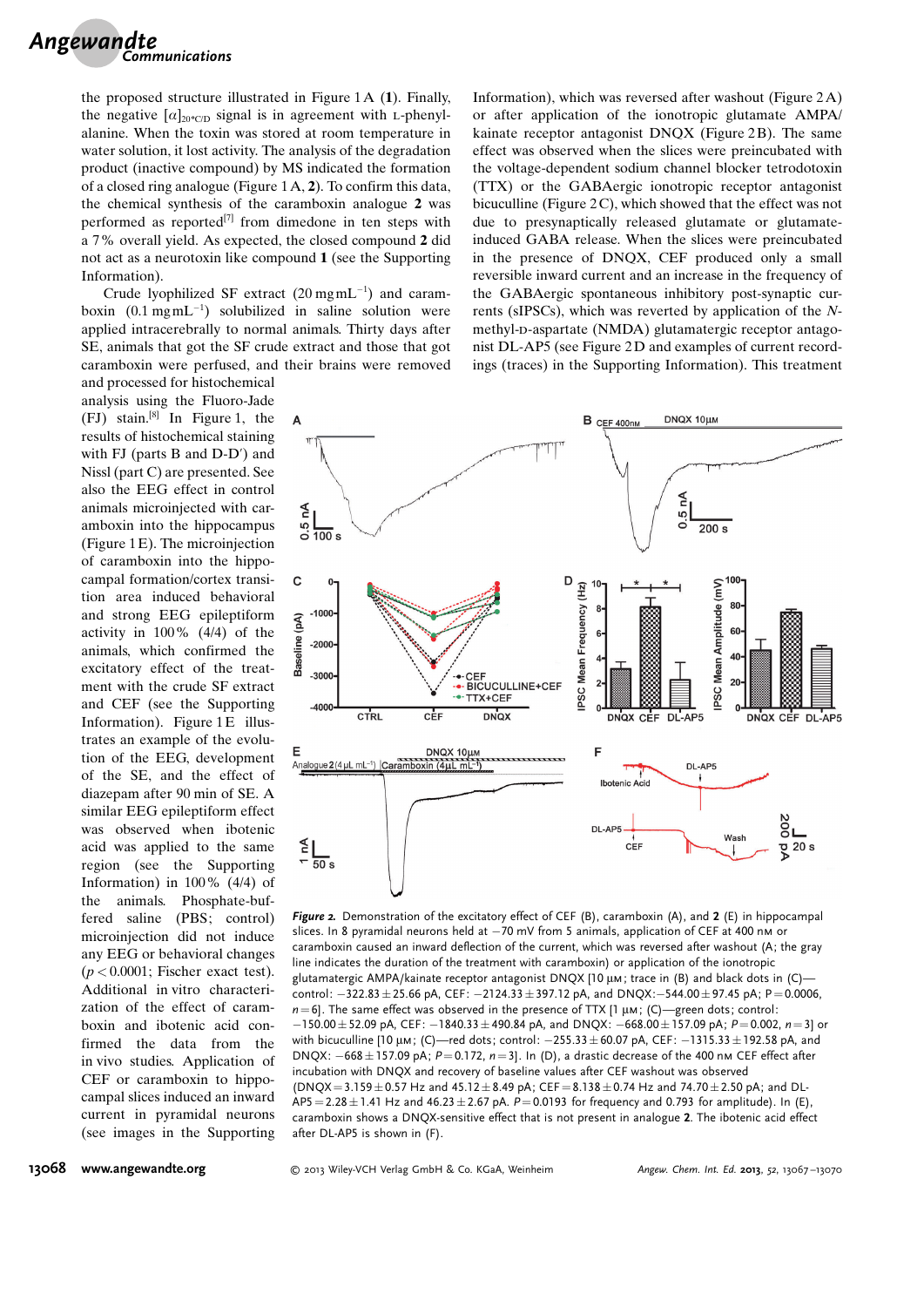shows that caramboxin is also able to activate NMDA receptors. Caramboxin presented a similar DNQX-sensitive effect to CEF, whereas the analogue 2 had no effect (Figure  $2E$ ). A similar effect was observed after the application of ibotenic acid  $(0.4 \mu M)$ , which is an NMDA analogue and a potent neurotoxin structurally similar to caramboxin. The effect of ibotenic acid was antagonized by DL-AP5. However, when DL-AP5 was applied before CEF, it was not able to antagonize the effect of the toxin (Figure 2 F, bottom trace), which confirmed that caramboxin acts on AMPA/kainate receptors. Taken together, the data confirm that the behavioral and EEG epileptiform effects of Averrhoa carambola (SF) and its neurotoxic  $(FJ+)$  effects cannot be fully associated with the occurrence of high levels of oxalic acid (CEF is devoid of oxalic acid). Therefore, the presence of caramboxin, a new molecule with strong glutamatergic receptor agonist properties, produces the observed brain hyperexcitability.

In conclusion, the structural characterization of the SF toxin, in addition to in vivo and in vitro functional experiments, point towards a glutamatergic ionotropic molecular action of caramboxin (a new nonpeptide amino acid toxin) with potent excitatory, convulsant, and neurodegenerative properties.

## Experimental Section

Bioguided isolation and structural elucidation of caramboxin: Star fruit (10 kg) were harvested from trees that were not treated with pesticides, homogenized in distilled water 4:1 (w/v), and clarified by centrifugation before purification. The extract (800 mL) was applied to a DEAE-cellulose classic chromatographic column  $(5 \times 33 \text{ cm})$ washed with ammonium bicarbonate buffer (2.0 L, 0.01m, pH 7.8), and the active fraction (tested in mice) was eluted with 0.05m and 0.15m ammonium bicarbonate buffer (pH 7.8) at a flow rate of 7.0 mLmin-1 . The active fractions (500 mg) were submitted to CM32 cellulose chromatography  $(2.5 \times 40 \text{ cm})$  and eluted with ammonium bicarbonate buffer (0.2 M, pH 7.8) at a flow rate of 0.4 mLmin<sup>-1</sup>. The convulsant fraction (6 mg) was further fractionated on a reversedphase HPLC semi-preparative column (Shimadzu, PREP-ODS II;  $20 \text{ mm} \times 250 \text{ mm}$ ,  $5 \text{ \mu m}$ ) using a linear gradient from  $5 \text{ to } 30\%$  B phase in 20 min at a flow rate of 3.0 mL min<sup>-1</sup>. The toxin was further purified on an analytical column (Merck, LiChroCART 100 RP-18;  $4 \text{ mm} \times 125 \text{ mm}$ ,  $5 \text{ \mu m}$ ) using a linear gradient from 10 to 40% B over 20 min at a flow rate of  $0.8 \text{ mLmin}^{-1}$ , which resulted in 2.5 mg of caramboxin. All HPLC steps were performed with the following mobile phase system: Phase A: water and phase B: water/acetonitrile (35:65, v/v). The bioguided isolation protocol described above was applied as many times as necessary to obtain the desired amount of caramboxin. Accurate mass analyses were performed on an UltrO-TOF (Bruker Daltonics; Billerica, USA). Solutions were infused into the Analytica ESI source at  $100 \mu L h^{-1}$ . MS/MS was performed on the isolated protonated molecule ions by CID while applying  $N_2$  as the collision gas. NMR spectra were acquired on a Bruker Avance DRX 400 (400.13 MHz for <sup>1</sup>H and 100.61 MHz for <sup>13</sup>C) equipped with a 5 mm probe head (DUL 13C-1) or on a Bruker Avance DRX 500  $(500.13 \text{ MHz}$  for <sup>1</sup>H and 50.70 MHz for <sup>15</sup>N) equipped with a 5 mm probe head (BBI 1H-BB). All NMR analyses were performed using standard pulse sequences supplied by the spectrometer manufacturer. Long-range  ${}^{13}C/{}^{1}H$  chemical shift correlations were obtained in experiments with delay values optimized for <sup>2</sup>*J* (C, H) = 4, 8 and 12 Hz. All experiments were performed at 300 K, and the sample concentrations ranged from  $8-12 \text{ mgmL}^{-1}$  in CD<sub>3</sub>OD, D<sub>2</sub>O, or

 $[D_6]$ DMSO. Nitromethane was used as an internal reference for <sup>15</sup>N NMR, and TMS was used as a reference for <sup>1</sup>H and <sup>13</sup>C NMR. The optical rotation was recorded on a JASCO DIP-370 polarimeter (c  $gmL^{-1}$ ) set to the wavelength of Na (589 nm), and the IR spectra were obtained on a Nicole Protégé 460.

Video-EEG recordings: After SF intragastric and intracerebral treatments, the animals were placed in transparent acrylic observation cages and videotaped with a Handy Cam (Gradiente, Brazil) for six hours to evaluate the resulting behavioral or EEG seizures. Animals in the experimental groups that underwent intragastric and intracerebral treatment with SF crude extract, treatment with CEF and caramboxin, as well as animals that went into continuous seizures without intervals (SE), were rescued with an injection of diazepam  $(5 \text{ mg kg}^{-1})$  or with a second one, if needed. When the animals survived, they were observed for a longer period, after which they were anesthetized and prepared for histology (see below). For the hippocampal neurotoxin microinjections, Wistar rats were stereotaxically implanted with chemitrodes (cannulas coupled to monopolar electrodes) in the hippocampal formation under general anesthesia [ketamine (0.7 mg kg<sup>-1</sup> Agener União Saúde Animal—Embu-Guaçu, SP, Brasil) and xylazine  $(1.0 \text{ mg} \text{ kg}^{-1})$  Bayer Saúde Animal-São Paulo, SP, Brasil)]. After a weeklong recovery, the animals were microinjected with crude SF extract or caramboxin  $(1.0 \mu L; 1.0 \mu g/m)$ 1.0 mL), and the video-EEG was recorded according to Dutra-Moraes et al.<sup>[9]</sup>

Video-EEGs were recorded during the control, crude SF extract, CEF, and caramboxin injection protocols employing a signal conditioner (CyberAmp 320; Axon Instruments, CA, USA) coupled to an A/D converter (Biopac Systems Inc. MP100; CA, USA) and a microcomputer with Acqknowledge software (Biopac Systems Inc.; CA, USA). A specific system based on field effect transistors (FET) was used in the recording cable to reduce movement artifacts.<sup>[9]</sup> The EEG had the following parameters: sampling rate, 500 Hz; amplification,  $10000x$ ; and filtering, 0.1 Hz-1 KHz. The signals were band-pass filtered off-line between 1–50 Hz. Initial analysis of the video-EEG was qualitative; however, whenever possible, we highlighted the coupling of behavioral<sup>[10]</sup> aspects and EEG activity.

Fluoro-Jade staining histochemistry: Animals were perfused after 30 days of SE, and histochemical staining with FJ was performed according to Schmued et al.<sup>[8]</sup> For better quality and conservation of tissue, the sections were mounted directly inside the cryostat onto gelatin-coated slides. Subsequently, the slides were stored in a freezer at  $-20$  °C. The FJ staining procedure was performed as follows: the tissue was immersed in 100% ethanol for 3 min followed by 1 min in 70% ethanol and 1 min in distilled water. Afterwards, the slides were transferred to a solution of 0.06% potassium permanganate for 15 min and were gently shaken on a rotating platform. The slides were rinsed three times for 1 min in distilled water, transferred to the FJ staining solution and gently shaken for 30 min. The 0.0001% working solution of FJ was prepared by adding 1 mL of the stock FJ solution (0.01%) to 99 mL of 0.1% acetic acid in distilled water. After staining, the sections were rinsed three times (1 min) in distilled water, and the slides were coversliped.

Hippocampal slice preparation and recording: Wistar rats (p14– 30) were anesthetized with isofluorane and ketamine  $10\%$  (2 g kg<sup>-1</sup>) and transcardially perfused with ice-cold modified artificial cerebrospinal fluid (aCSF) solution (composition in mm: NaCl 125, KCl 2.5, NaHCO<sub>3</sub> 25, NaH<sub>2</sub>PO<sub>4</sub> 1.25, glucose 25, CaCl<sub>2</sub> 0.2, and MgCl<sub>2</sub> 3 at pH 7.4 when bubbled with a carbogenic mixture). The animals were killed by decapitation, and the brains were rapidly removed and placed in ice-cold modified aCSF. Hippocampal horizontal slices (200 mm thick) were produced in a vibratome (vibratome VT1000Plus) and incubated in normal aCSF (composition in mm: NaCl 125, KCl 2.5, NaHCO<sub>3</sub> 25, NaH<sub>2</sub>PO<sub>4</sub> 1.25, glucose 25, CaCl<sub>2</sub> 2, and  $MgCl<sub>2</sub> 1$  at pH 7.4 when bubbled with a carbogenic mixture) at 35 °C for 40 min and at room temperature.

Angew. Chem. Int. Ed. 2013, 52, 13067-13070